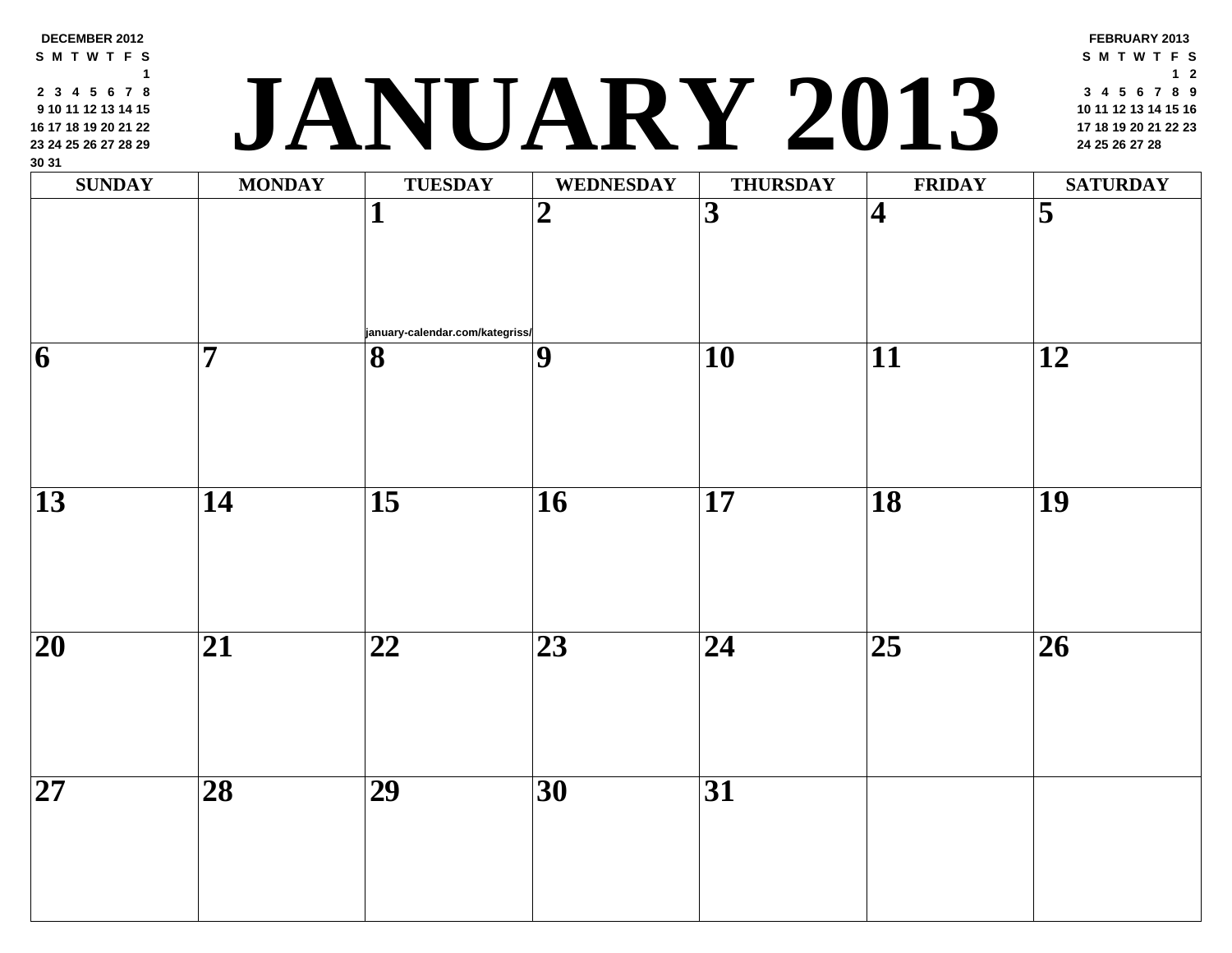**JANUARY 2013 S M T W T F S 2 3 4 5 7 8 9 10 11 12 14 15 16 17 18 19 21 22 23 24 25 26 28 29 30 31**

# **<sup>24</sup> <sup>25</sup> <sup>26</sup> <sup>27</sup> <sup>28</sup> <sup>29</sup> <sup>30</sup> FEBRUARY 2013**

| <b>SUNDAY</b>   | <b>MONDAY</b>          | TUESDAY                 | WEDNESDAY                | <b>THURSDAY</b>         | FRII                         |
|-----------------|------------------------|-------------------------|--------------------------|-------------------------|------------------------------|
|                 |                        |                         |                          |                         | $\mathbf{1}$                 |
| $\overline{3}$  | $\vert\mathbf{4}\vert$ | $\overline{\mathbf{5}}$ | 6                        | $\overline{\mathbf{7}}$ | $\overline{\mathbf{8}}$      |
| $\overline{10}$ | $\overline{11}$        | $\overline{12}$         | $\overline{13}$          | $\overline{14}$         | $\overline{15}$              |
| $\overline{17}$ | $\overline{18}$        | $\overline{19}$         | $\overline{20}$          | $\overline{21}$         | $\overline{\boldsymbol{22}}$ |
| $\overline{24}$ | $\overline{25}$        | $\overline{26}$         | $\overline{\mathbf{27}}$ | $\overline{28}$         |                              |
|                 |                        |                         |                          |                         |                              |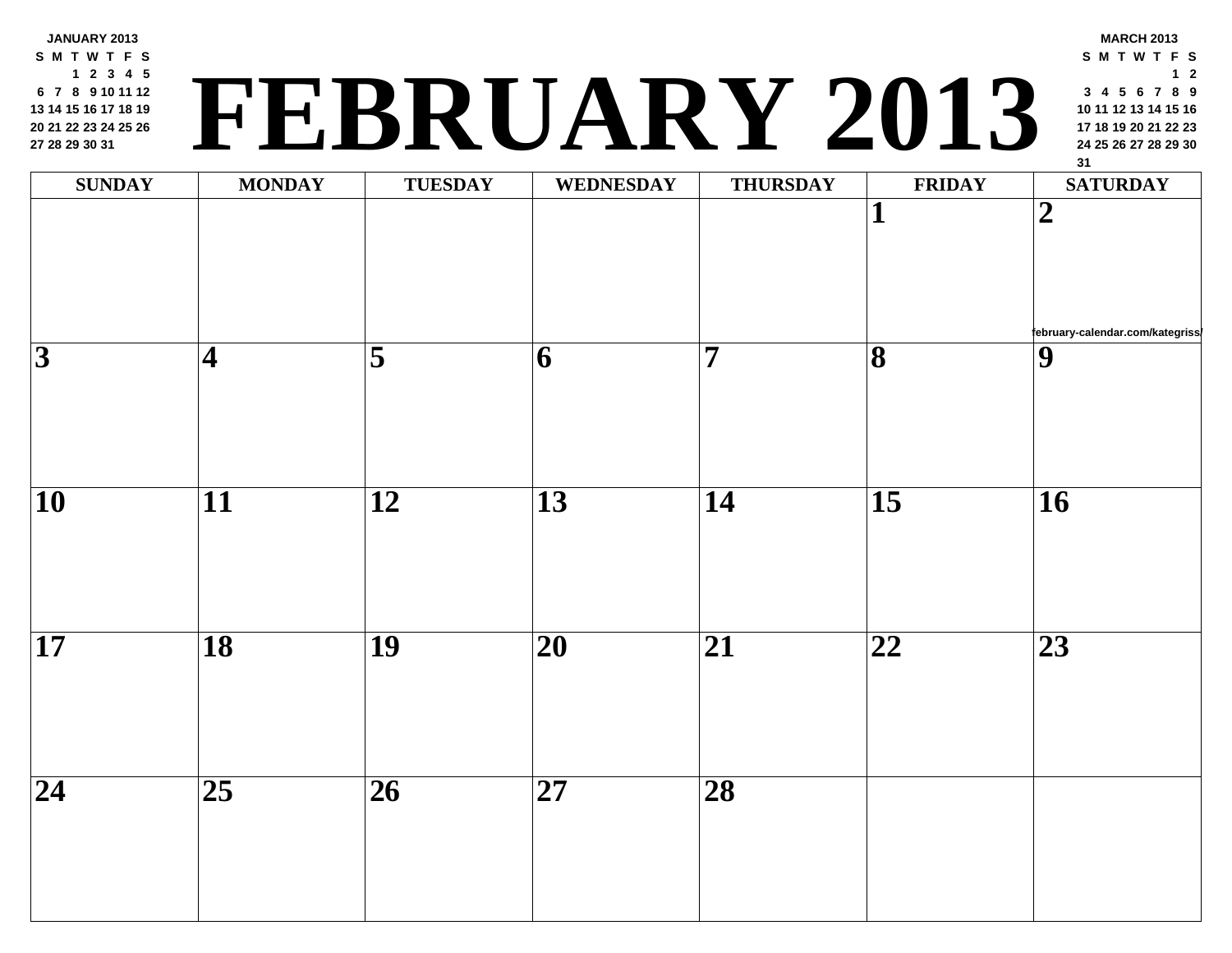**FEBRUARY 2013 S M T W T F S 2 4 5 6 7 8 9 11 12 13 14 15 16 18 19 20 21 22 23 [25](http://march-calendar.com/kategriss/) 26 27 28**

# **<sup>21</sup> <sup>22</sup> <sup>23</sup> <sup>24</sup> <sup>25</sup> <sup>26</sup> <sup>27</sup> MARCH 2013 <sup>28</sup> <sup>29</sup> <sup>30</sup>**

| <b>SUNDAY</b>                                                  | <b>MONDAY</b>           | <b>TUESDAY</b>      | <b>WEDNESDAY</b> | <b>THURSDAY</b>         | FRII                         |
|----------------------------------------------------------------|-------------------------|---------------------|------------------|-------------------------|------------------------------|
|                                                                |                         |                     |                  |                         | $\mathbf{1}$                 |
|                                                                |                         |                     |                  |                         |                              |
|                                                                |                         |                     |                  |                         |                              |
| $\overline{3}$                                                 | $\overline{\mathbf{4}}$ | $\overline{\bf{5}}$ | 6                | $\overline{\mathbf{7}}$ | $\overline{\mathbf{8}}$      |
|                                                                |                         |                     |                  |                         |                              |
|                                                                |                         |                     |                  |                         |                              |
| $\boxed{\left.\mathbf{10}\right.^{march-calendar.com/kategy}}$ | $\overline{11}$         | $\overline{12}$     | $\overline{13}$  | $\overline{14}$         | $\overline{15}$              |
|                                                                |                         |                     |                  |                         |                              |
|                                                                |                         |                     |                  |                         |                              |
| $\overline{17}$                                                | $\overline{18}$         | $\overline{19}$     | $\overline{20}$  | $\overline{21}$         | $\overline{\boldsymbol{22}}$ |
|                                                                |                         |                     |                  |                         |                              |
|                                                                |                         |                     |                  |                         |                              |
| $\overline{24}$                                                | $\overline{25}$         | $\overline{26}$     | $\overline{27}$  | $\overline{28}$         | $\overline{29}$              |
|                                                                |                         |                     |                  |                         |                              |
|                                                                |                         |                     |                  |                         |                              |
| $\overline{31}$                                                |                         |                     |                  |                         |                              |
|                                                                |                         |                     |                  |                         |                              |
|                                                                |                         |                     |                  |                         |                              |
|                                                                |                         |                     |                  |                         |                              |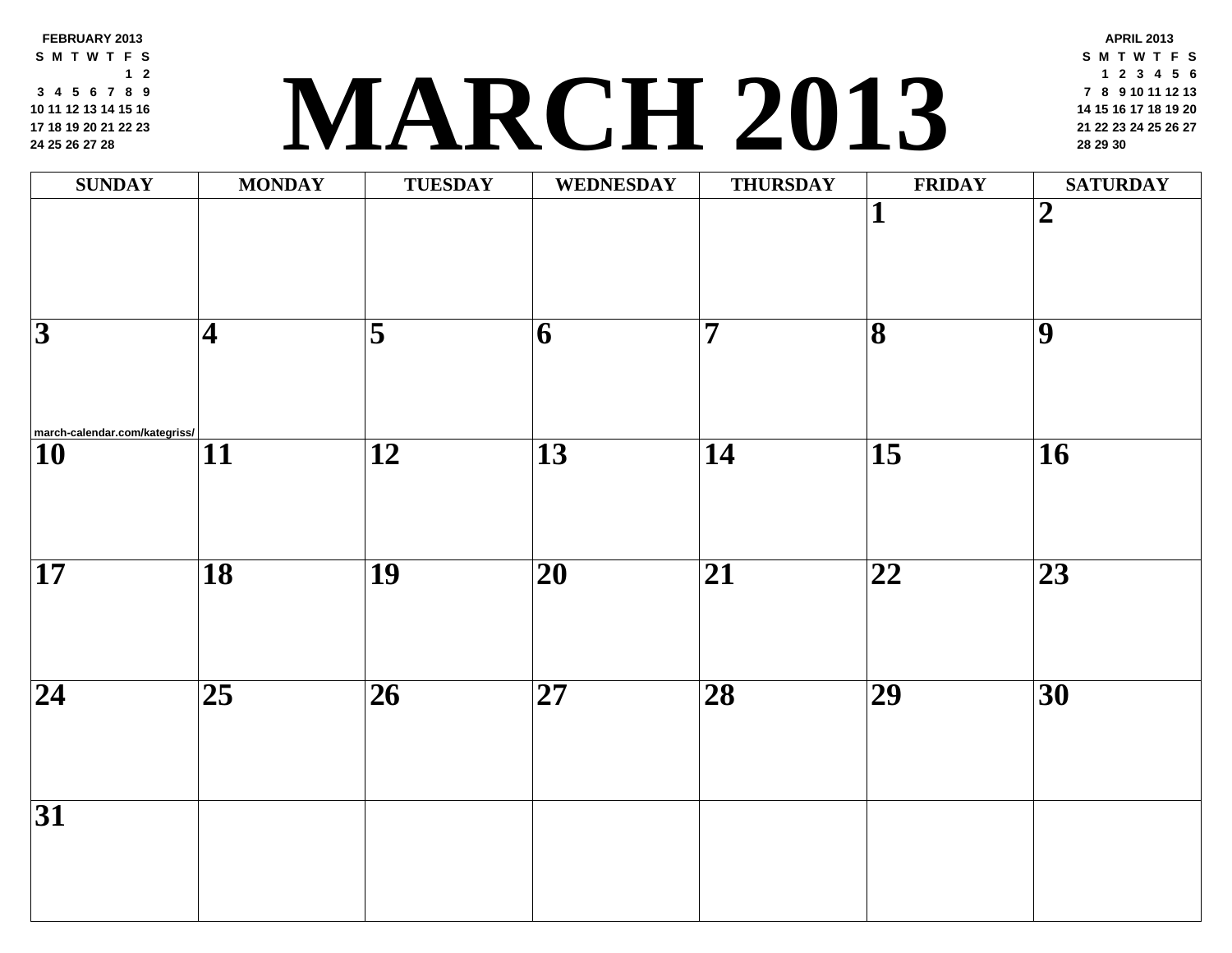# **<sup>19</sup> <sup>20</sup> <sup>21</sup> <sup>22</sup> <sup>23</sup> <sup>24</sup> <sup>25</sup> APRIL 2013 <sup>26</sup> <sup>27</sup> <sup>28</sup> <sup>29</sup> <sup>30</sup> <sup>31</sup>**

| $\frac{31}{2}$<br>$\mathbf{SUNDAY}$ | <b>MONDAY</b>           | <b>TUESDAY</b>  | WEDNESDAY               | <b>THURSDAY</b>                                  | FRII            |
|-------------------------------------|-------------------------|-----------------|-------------------------|--------------------------------------------------|-----------------|
|                                     | $\mathbf{1}$            | $\overline{2}$  | $\overline{\mathbf{3}}$ | $\vert 4 \vert$                                  | $\overline{5}$  |
| $\overline{\mathbf{7}}$             | $\overline{\mathbf{8}}$ | $\overline{9}$  | $\overline{10}$         | april-calendar.com/kategriss/<br>$\overline{11}$ | $\overline{12}$ |
|                                     |                         |                 |                         |                                                  |                 |
| $\overline{14}$                     | $\overline{15}$         | $\overline{16}$ | $\overline{17}$         | $\overline{18}$                                  | $\overline{19}$ |
| $\overline{21}$                     | $\overline{22}$         | $\overline{23}$ | $\overline{24}$         | $\overline{25}$                                  | $\overline{26}$ |
| $\overline{28}$                     | $\overline{29}$         | $\overline{30}$ |                         |                                                  |                 |
|                                     |                         |                 |                         |                                                  |                 |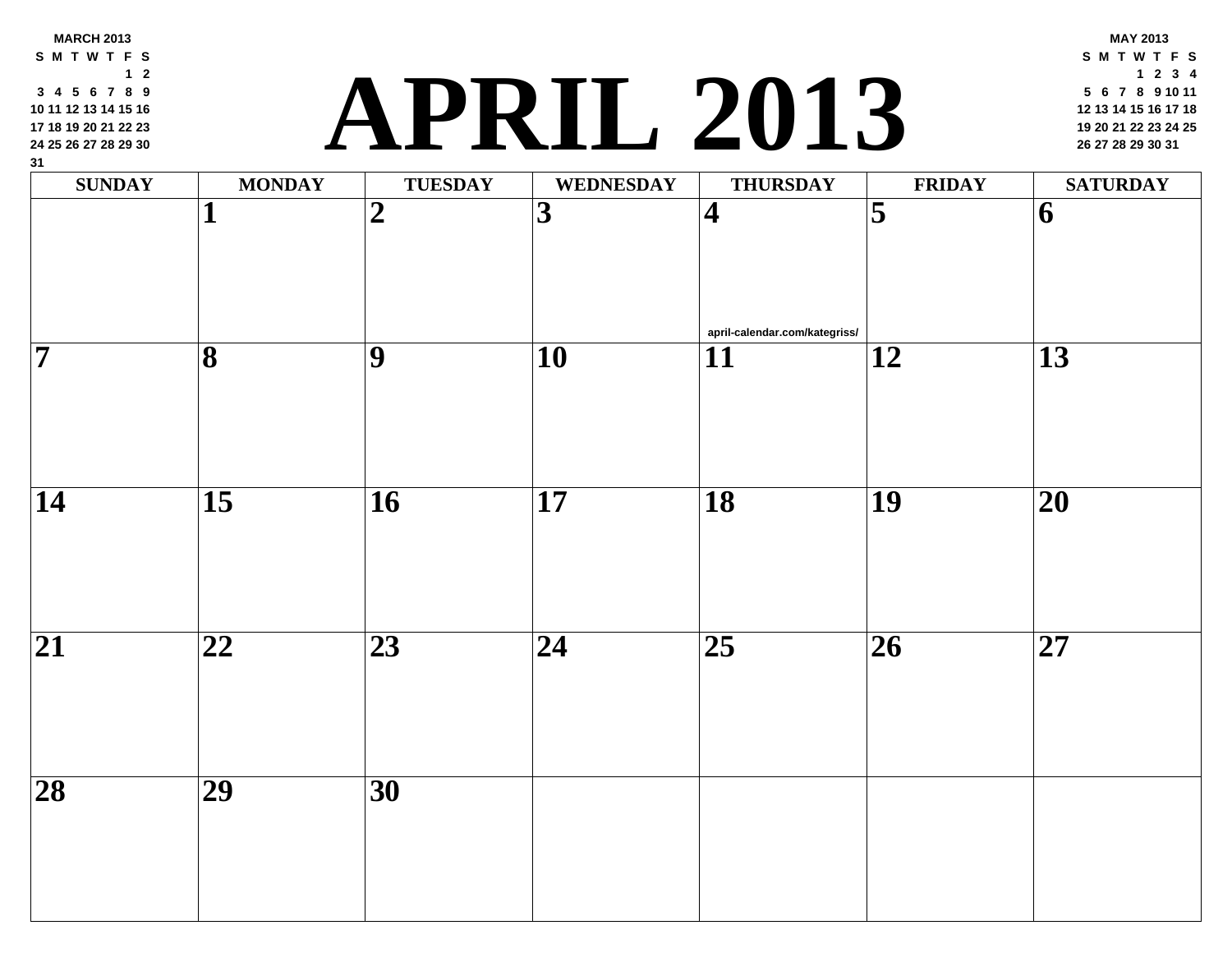**APRIL 2013 S M T W T F S 2 3 4 5 6 8 9 10 11 12 13 15 16 17 18 19 20 22 23 24 25 26 27 29 30**

### **<sup>23</sup> <sup>24</sup> <sup>25</sup> <sup>26</sup> <sup>27</sup> <sup>28</sup> <sup>29</sup> MAY 2013**

| <b>SUNDAY</b>                                          | <b>MONDAY</b>   | <b>TUESDAY</b>  | WEDNESDAY               | <b>THURSDAY</b> | FRII            |
|--------------------------------------------------------|-----------------|-----------------|-------------------------|-----------------|-----------------|
|                                                        |                 |                 | $\mathbf{1}$            | $\overline{2}$  | $\overline{3}$  |
| $\overline{\mathbf{5}}$<br>may-calendar.com/kategriss/ | $\overline{6}$  | $\overline{7}$  | $\overline{\mathbf{8}}$ | $\overline{9}$  | $\overline{10}$ |
| $\overline{12}$                                        | $\overline{13}$ | $\overline{14}$ | $\overline{15}$         | $\overline{16}$ | $\overline{17}$ |
| $\overline{19}$                                        | $\overline{20}$ | $\overline{21}$ | $\overline{22}$         | $\overline{23}$ | $\overline{24}$ |
| $\overline{26}$                                        | $\overline{27}$ | $\overline{28}$ | $\overline{29}$         | $\overline{30}$ | $\overline{31}$ |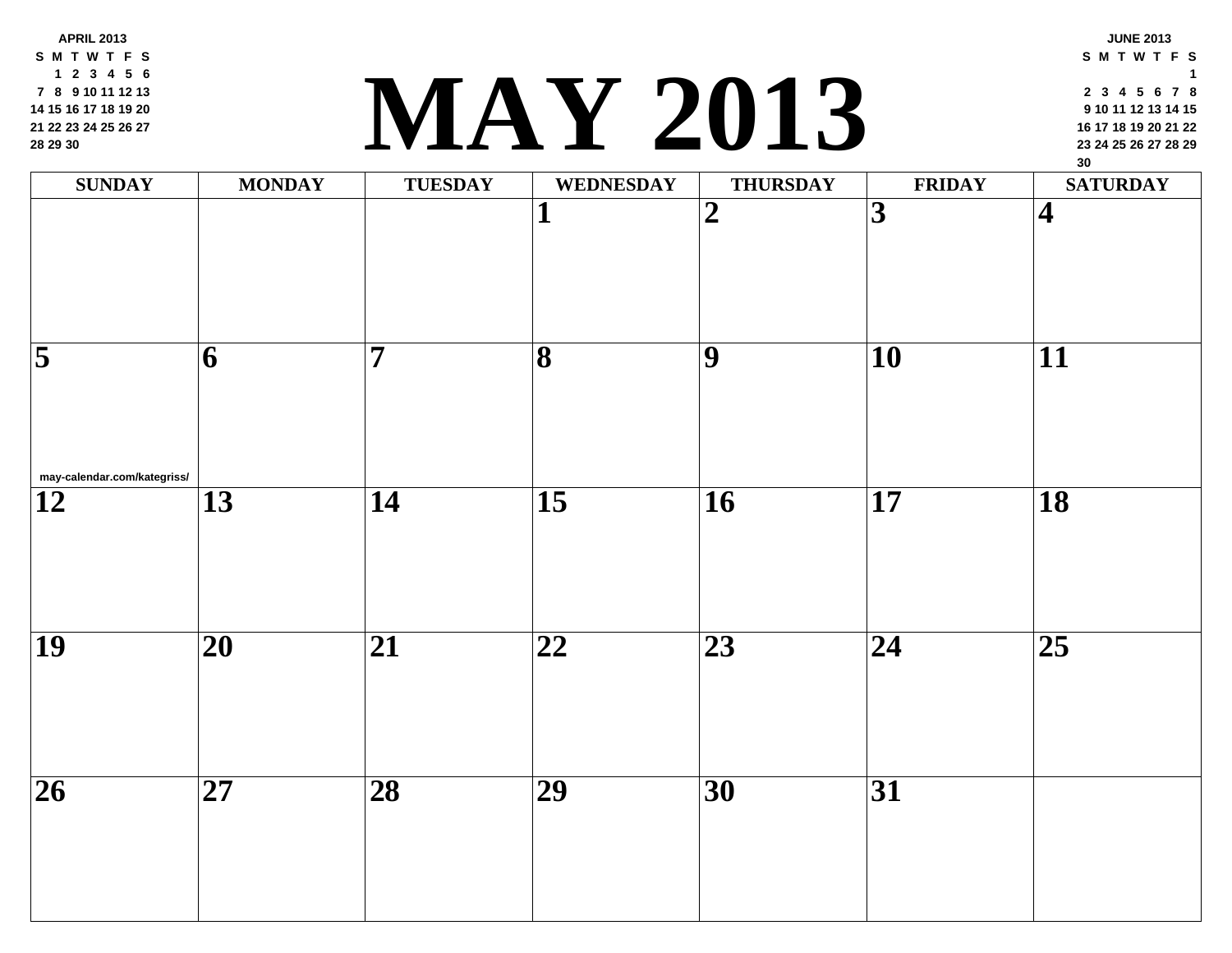**MAY 2013 S M T W T F S 2 3 4 6 7 8 9 10 11 13 14 15 16 17 18 20 21 22 23 24 25 27 28 29 30 31**

### **<sup>21</sup> <sup>22</sup> <sup>23</sup> <sup>24</sup> <sup>25</sup> <sup>26</sup> <sup>27</sup> JUNE [2013](http://june-calendar.com/kategriss/) <sup>28</sup> <sup>29</sup> <sup>30</sup> <sup>31</sup>**

| <b>SUNDAY</b>           | <b>MONDAY</b>           | <b>TUESDAY</b>          | WEDNESDAY                | <b>THURSDAY</b>              | FRII            |
|-------------------------|-------------------------|-------------------------|--------------------------|------------------------------|-----------------|
|                         |                         |                         |                          |                              |                 |
|                         |                         |                         |                          |                              |                 |
| $\overline{\mathbf{2}}$ | $\overline{\mathbf{3}}$ | $\overline{\mathbf{4}}$ | $\overline{\mathbf{5}}$  | $\vert 6 \vert$              | $\overline{7}$  |
|                         |                         |                         |                          |                              |                 |
|                         |                         |                         |                          | june-calendar.com/kategriss/ |                 |
| $\overline{9}$          | $\overline{10}$         | $\overline{11}$         | $\overline{12}$          | $\overline{13}$              | $\overline{14}$ |
|                         |                         |                         |                          |                              |                 |
| $\overline{16}$         | $\overline{17}$         | $\overline{18}$         | $\overline{19}$          | $\overline{20}$              | $\overline{21}$ |
|                         |                         |                         |                          |                              |                 |
|                         |                         |                         |                          |                              |                 |
| $\overline{23}$         | $\overline{24}$         | $\overline{25}$         | $\overline{\mathbf{26}}$ | $\overline{27}$              | $\overline{28}$ |
|                         |                         |                         |                          |                              |                 |
|                         |                         |                         |                          |                              |                 |
| $\overline{30}$         |                         |                         |                          |                              |                 |
|                         |                         |                         |                          |                              |                 |
|                         |                         |                         |                          |                              |                 |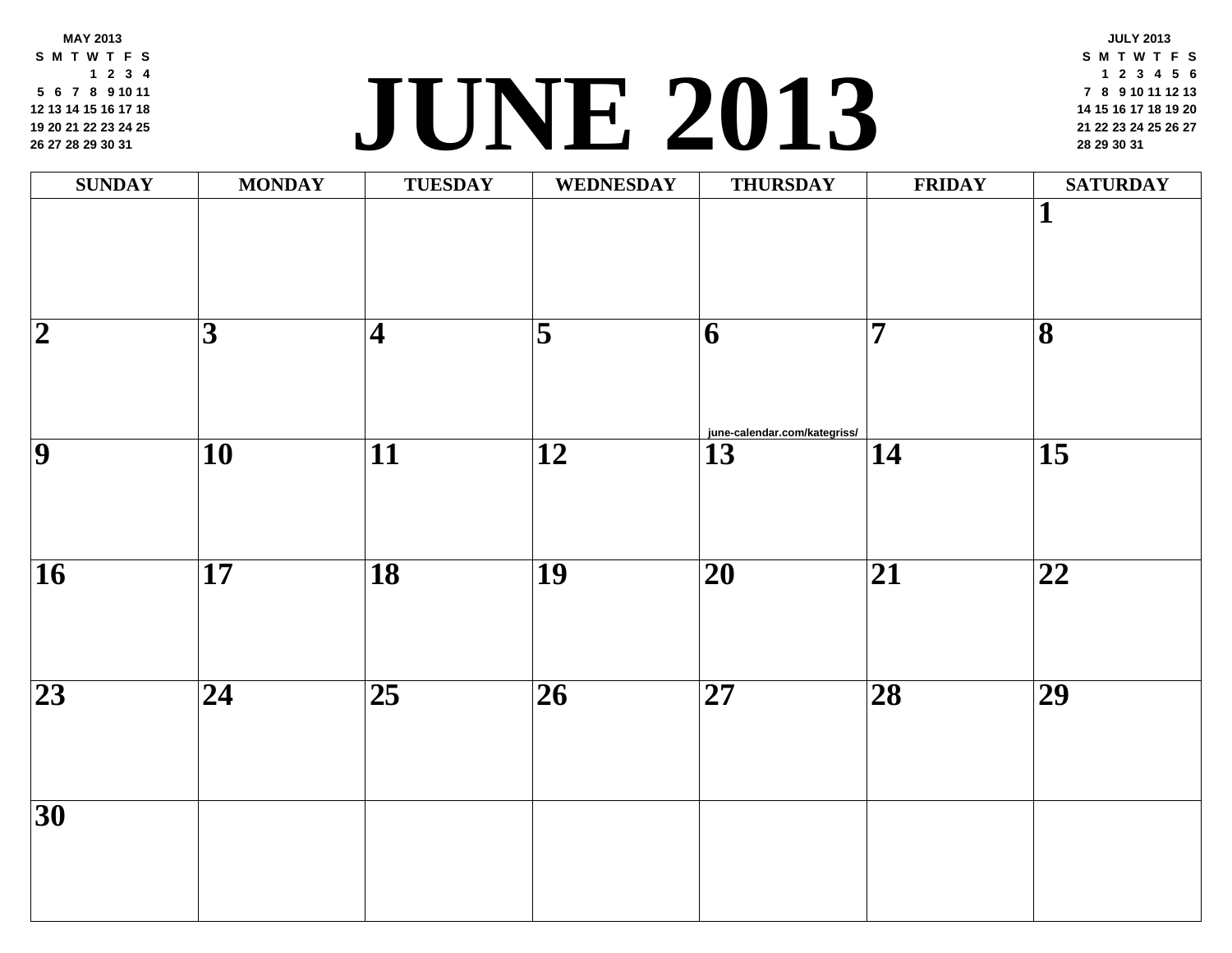| 16 17 18 19 20 21 22<br>23 24 25 26 27 28 29<br>30<br><b>SUNDAY</b> | <b>MONDAY</b>           | <b>TUESDAY</b>  | JULY ZUIS<br><b>WEDNESDAY</b> | <b>THURSDAY</b>         | FRII                    |
|---------------------------------------------------------------------|-------------------------|-----------------|-------------------------------|-------------------------|-------------------------|
|                                                                     |                         | $\overline{2}$  | $\overline{3}$                | $\overline{\mathbf{4}}$ | $\overline{\mathbf{5}}$ |
| 7                                                                   | $\overline{\mathbf{8}}$ | $\overline{9}$  | 10                            | $\overline{11}$         | 12                      |
| july-calendar.com/kategriss/<br>14                                  | $\overline{15}$         | $\overline{16}$ | $\overline{17}$               | $\overline{18}$         | $\overline{19}$         |
| $\overline{21}$                                                     | $\overline{22}$         | $\overline{23}$ | $\overline{24}$               | $\overline{25}$         | $\overline{26}$         |
| $\overline{28}$                                                     | $\overline{29}$         | 30              | $\overline{31}$               |                         |                         |
|                                                                     |                         |                 |                               |                         |                         |

**JUNE 2013 S M T W T F S 3 4 5 6 7 8**

#### **<sup>18</sup> <sup>19</sup> <sup>20</sup> <sup>21</sup> <sup>22</sup> <sup>23</sup> <sup>24</sup> JULY 2013 <sup>25</sup> <sup>26</sup> <sup>27</sup> <sup>28</sup> <sup>29</sup> <sup>30</sup> <sup>31</sup>**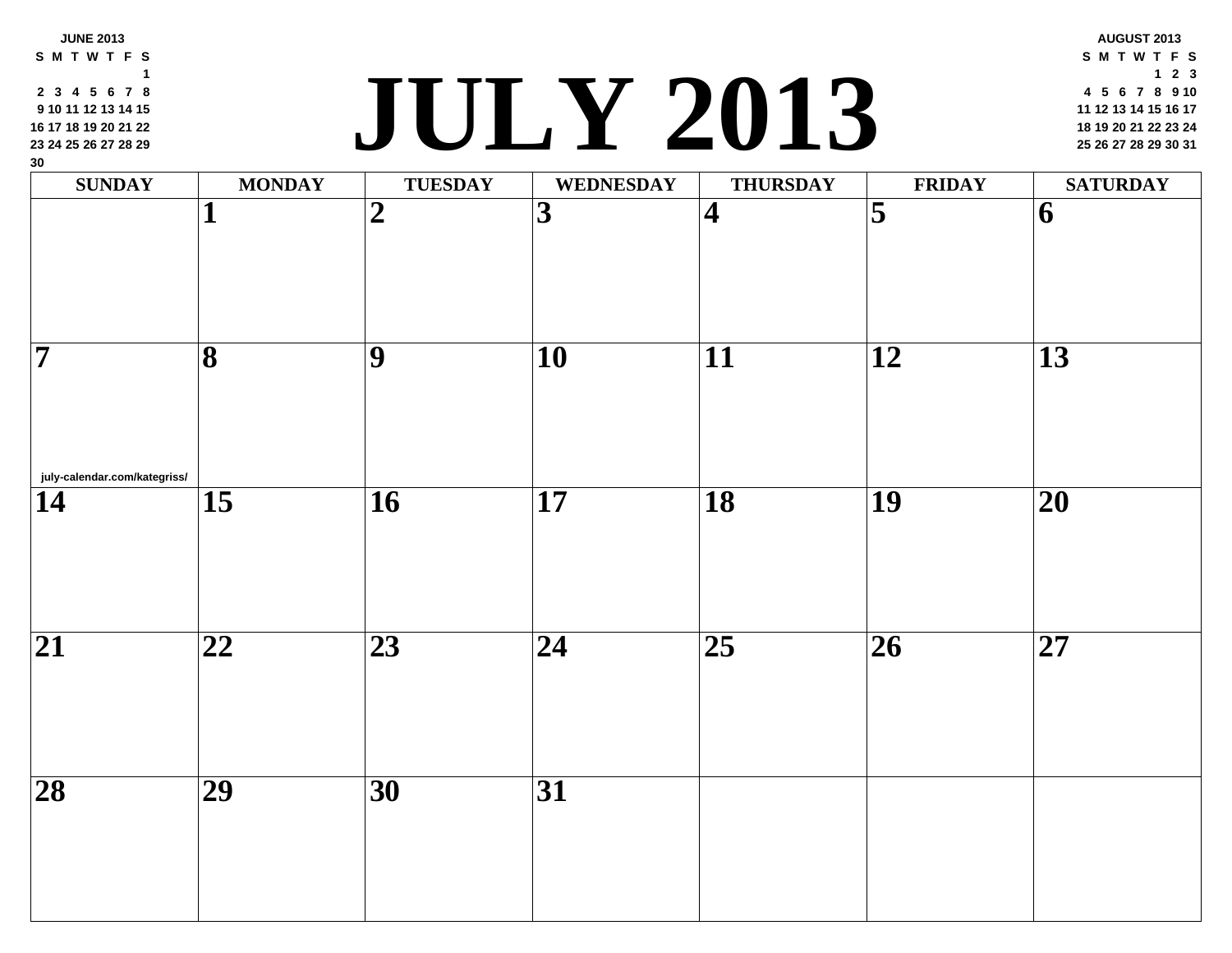**JULY 2013 S M T W T F S 2 3 4 5 6 8 9 10 11 12 13 15 16 17 18 19 20 22 23 24 25 26 27 29 30 31**

# **<sup>22</sup> <sup>23</sup> <sup>24</sup> <sup>25</sup> <sup>26</sup> <sup>27</sup> <sup>28</sup> AUGUST 2013 <sup>29</sup> <sup>30</sup>**

| <b>SUNDAY</b>   | <b>MONDAY</b>       | TUESDAY                  | WEDNESDAY                | <b>THURSDAY</b>                                                   | FRII                     |
|-----------------|---------------------|--------------------------|--------------------------|-------------------------------------------------------------------|--------------------------|
|                 |                     |                          |                          | $\mathbf 1$                                                       | $\overline{\mathbf{2}}$  |
| $\overline{4}$  | $\overline{\bf{5}}$ | $\overline{\mathbf{6}}$  | $\overline{7}$           | $\overline{\mathbf{8}}$<br>$ $ august-calendar.com/kategriss/ $ $ | $\overline{9}$           |
| $\overline{11}$ | $\overline{12}$     | $\overline{13}$          | $\overline{14}$          | $\overline{15}$                                                   | $\overline{\mathbf{16}}$ |
| $\overline{18}$ | $\overline{19}$     | $\overline{\mathbf{20}}$ | $\overline{\mathbf{21}}$ | $\overline{\mathbf{22}}$                                          | $\overline{23}$          |
| $\overline{25}$ | $\overline{26}$     | $\overline{27}$          | $\overline{28}$          | $\overline{29}$                                                   | $\overline{30}$          |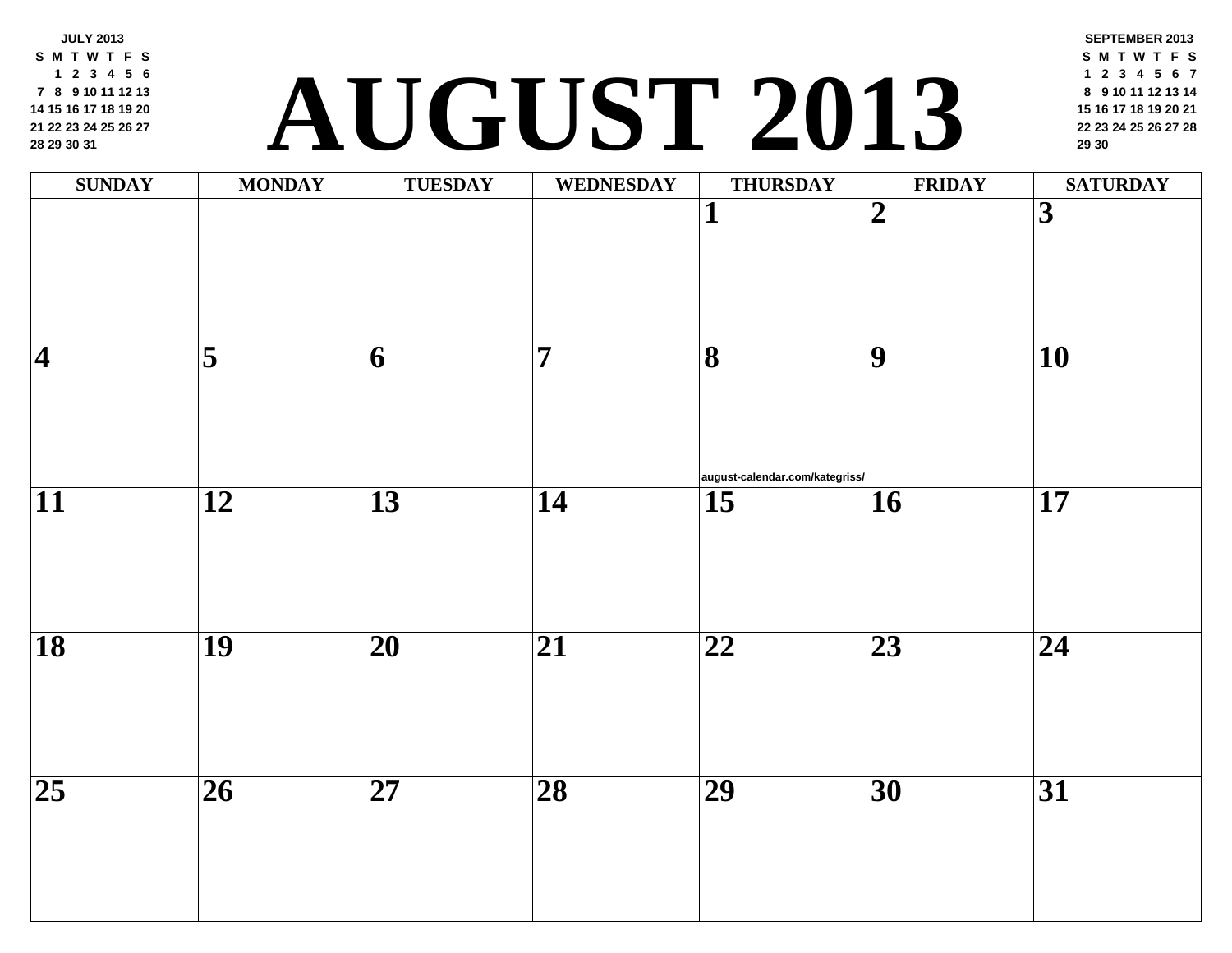#### **AUGUST 2013 S M T W T F S 2 3 5 6 7 8 9 10 12 13 14 15 16 17 19 20 21 22 23 24 26 27 28 29 30 31 <sup>20</sup> <sup>21</sup> <sup>22</sup> <sup>23</sup> <sup>24</sup> <sup>25</sup> <sup>26</sup> SEPTEMBER 2013 <sup>27</sup> <sup>28</sup> <sup>29</sup> <sup>30</sup> <sup>31</sup>**

| $\overline{\mathbf{5}}$<br>$\overline{\mathbf{3}}$<br>$\overline{\mathbf{1}}$<br>$\boldsymbol{2}$<br>$\overline{\mathbf{4}}$<br>$\vert 6 \vert$<br>$\overline{9}$<br>$\overline{10}$<br>$\overline{12}$<br>$\overline{13}$<br>$\overline{11}$<br>september-calendar.com/kategriss/<br>$\overline{18}$<br>$\overline{19}$<br>$\overline{\mathbf{20}}$<br>$\overline{17}$<br>$\overline{16}$<br>$\overline{25}$<br>$\overline{26}$<br>$\overline{\mathbf{27}}$<br>$\overline{23}$<br>$\overline{24}$<br>$\overline{30}$ | <b>SUNDAY</b> | <b>MONDAY</b> | <b>TUESDAY</b> | <b>WEDNESDAY</b> | <b>THURSDAY</b> | <b>FRII</b> |
|-----------------------------------------------------------------------------------------------------------------------------------------------------------------------------------------------------------------------------------------------------------------------------------------------------------------------------------------------------------------------------------------------------------------------------------------------------------------------------------------------------------------------|---------------|---------------|----------------|------------------|-----------------|-------------|
| $\overline{\mathbf{8}}$<br>$\overline{15}$<br>$\overline{22}$<br>$\overline{29}$                                                                                                                                                                                                                                                                                                                                                                                                                                      |               |               |                |                  |                 |             |
|                                                                                                                                                                                                                                                                                                                                                                                                                                                                                                                       |               |               |                |                  |                 |             |
|                                                                                                                                                                                                                                                                                                                                                                                                                                                                                                                       |               |               |                |                  |                 |             |
|                                                                                                                                                                                                                                                                                                                                                                                                                                                                                                                       |               |               |                |                  |                 |             |
|                                                                                                                                                                                                                                                                                                                                                                                                                                                                                                                       |               |               |                |                  |                 |             |
|                                                                                                                                                                                                                                                                                                                                                                                                                                                                                                                       |               |               |                |                  |                 |             |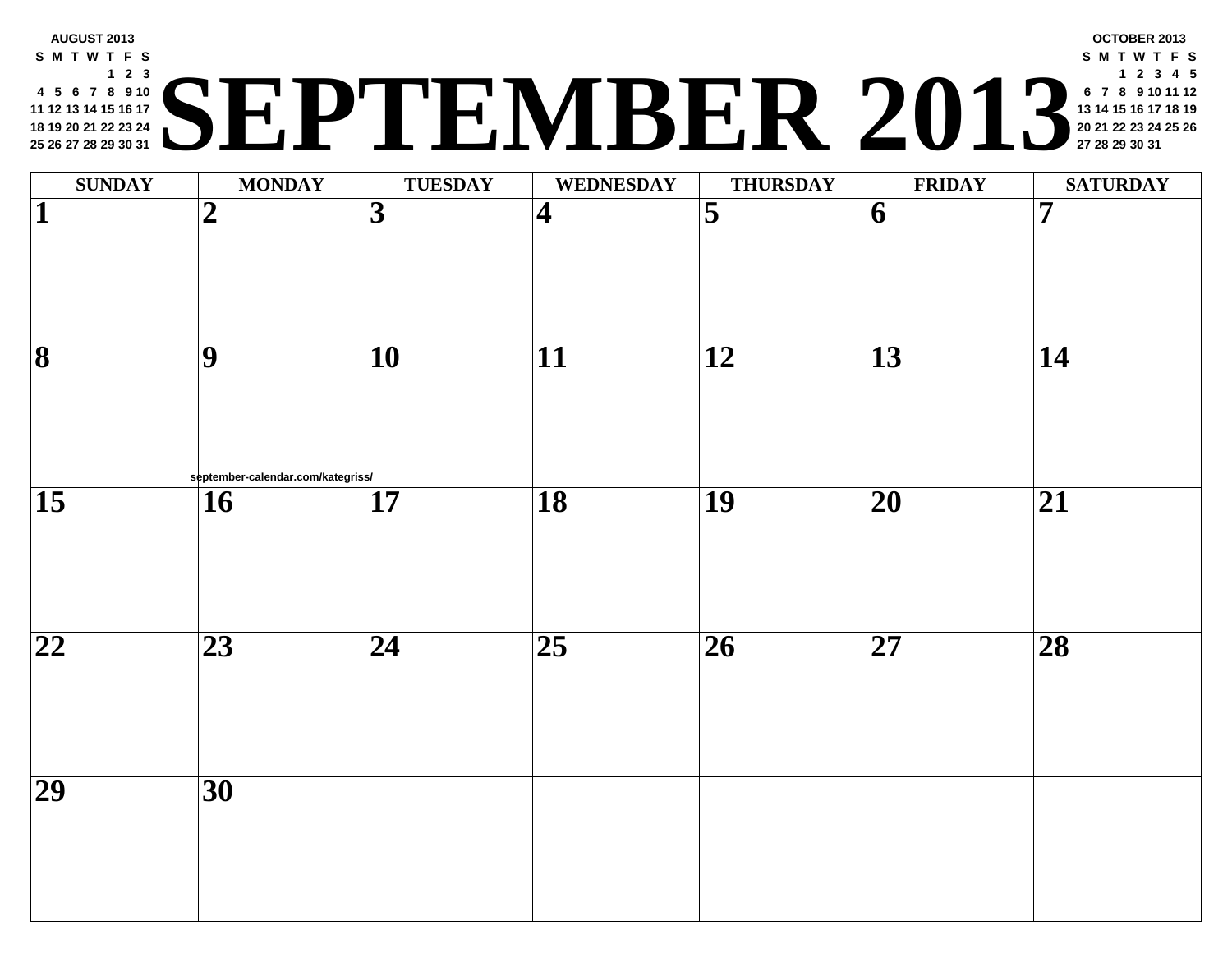**SEPTEMBER 2013 S M T W T F S 2 3 4 5 6 7 9 10 11 12 13 14 16 17 18 19 20 21 23 24 25 26 27 28 30**

# **<sup>17</sup> <sup>18</sup> <sup>19</sup> <sup>20</sup> <sup>21</sup> <sup>22</sup> <sup>23</sup> OCTOBER 2013 <sup>24</sup> <sup>25</sup> <sup>26</sup> <sup>27</sup> <sup>28</sup> <sup>29</sup> <sup>30</sup>**

| <b>SUNDAY</b>           | <b>MONDAY</b>   | <b>TUESDAY</b>           | WEDNESDAY       | <b>THURSDAY</b>                                    | FRII                     |
|-------------------------|-----------------|--------------------------|-----------------|----------------------------------------------------|--------------------------|
|                         |                 | $\overline{\mathbf{1}}$  | $\overline{2}$  | $\overline{3}$                                     | $\overline{\mathcal{A}}$ |
| $\overline{\mathbf{6}}$ | $\overline{7}$  | $\overline{\mathbf{8}}$  | $\overline{9}$  | $\overline{10}$                                    | $\overline{11}$          |
| $\overline{13}$         | 14              | $\overline{15}$          | $\overline{16}$ | october-calendar.com/kategriss/<br>$\overline{17}$ | $\overline{18}$          |
| $\overline{20}$         | $\overline{21}$ | $\overline{\mathbf{22}}$ | $\overline{23}$ | $\overline{24}$                                    | $\overline{25}$          |
| $\overline{27}$         | $\overline{28}$ | $\overline{29}$          | $\overline{30}$ | $\overline{31}$                                    |                          |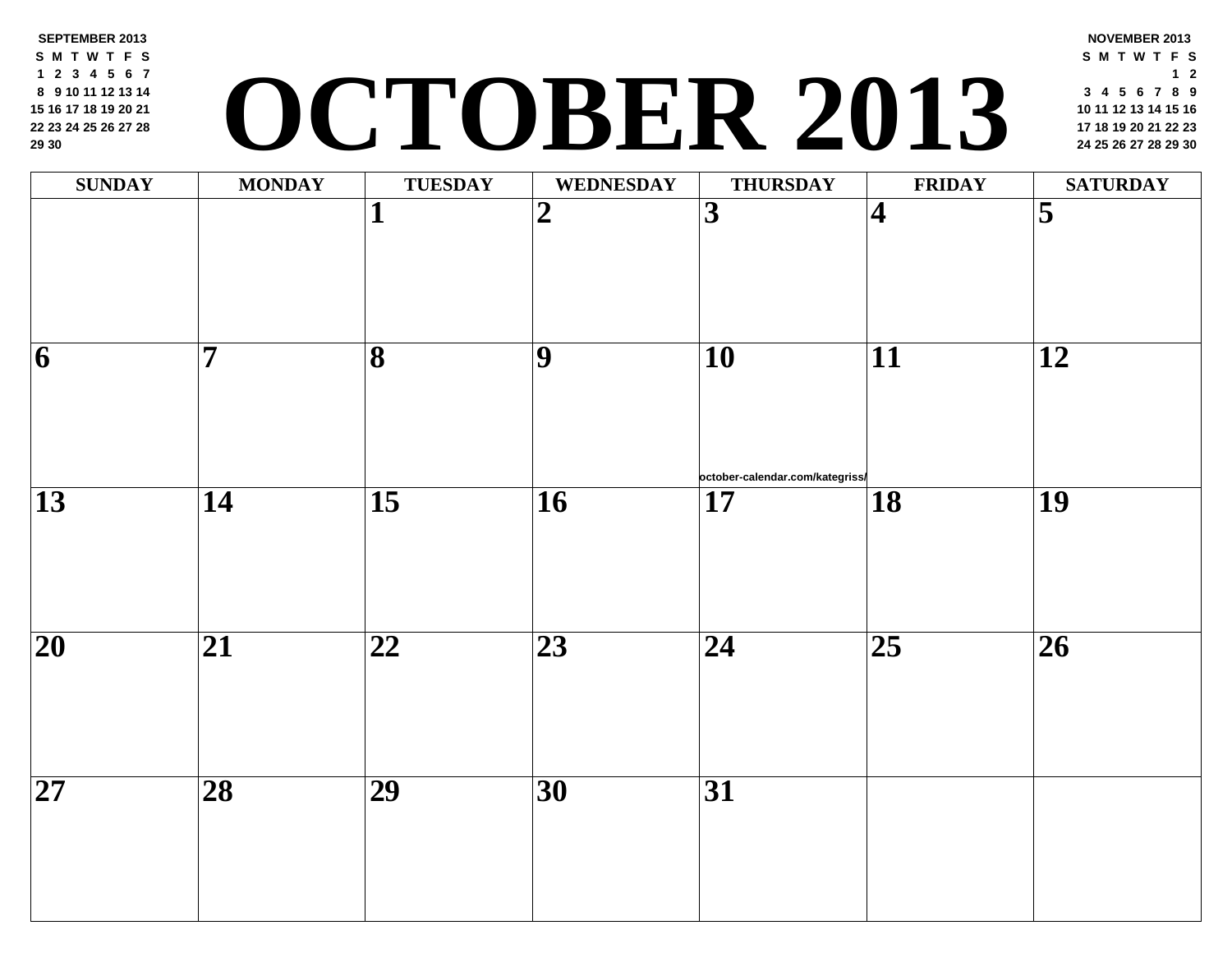

| <b>SUNDAY</b>            | <b>MONDAY</b>                                       | <b>TUESDAY</b>      | <b>WEDNESDAY</b>         | <b>THURSDAY</b>          | FRII                    |
|--------------------------|-----------------------------------------------------|---------------------|--------------------------|--------------------------|-------------------------|
|                          |                                                     |                     |                          |                          | $\overline{\mathbf{1}}$ |
| $\overline{\mathbf{3}}$  | $\overline{\mathbf{4}}$                             | $\overline{\bf{5}}$ | $\overline{\mathbf{6}}$  | $\overline{7}$           | $\overline{\mathbf{8}}$ |
| $\overline{10}$          | $\overline{11}$                                     | $\overline{12}$     | $\overline{13}$          | $\overline{14}$          | $\overline{15}$         |
| $\overline{\mathbf{17}}$ | november-calendar.com/kategriss/<br>$\overline{18}$ | $\overline{19}$     | $\overline{\mathbf{20}}$ | $\overline{\mathbf{21}}$ | $\overline{22}$         |
| $\overline{24}$          | $\overline{25}$                                     | $\overline{26}$     | $\overline{27}$          | $\overline{\mathbf{28}}$ | $\overline{29}$         |
|                          |                                                     |                     |                          |                          |                         |